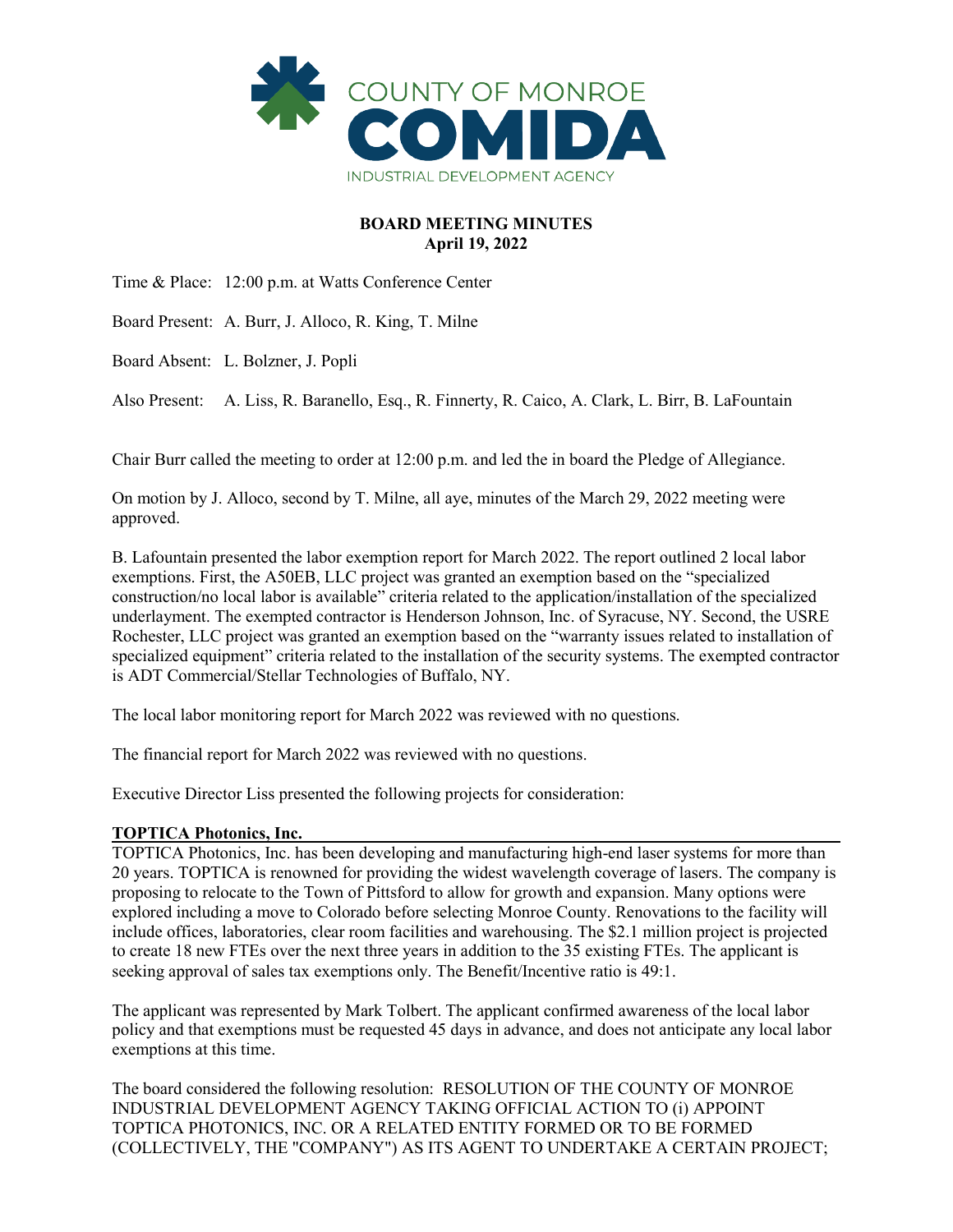(ii) PROVIDE FINANCIAL ASSISTANCE TO THE COMPANY IN THE FORM OF A SALES AND USE TAX EXEMPTION FOR PURCHASES AND RENTALS RELATED TO THE UNDERTAKING OF THE PROJECT; (iii) AUTHORIZE THE EXECUTION AND DELIVERY OF A PROJECT AGREEMENT AND RELATED DOCUMENTS; AND (iv) MAKE A DETERMINATION WITH RESPECT TO THE PROJECT PURSUANT TO SEQRA.

On motion by J. Alloco, second by T. Milne for inducement and final resolution approving a sales tax exemption, a roll call vote resulted as follows and the motion carried:

| J. Popli   | Absent | J. Alloco | Yea |
|------------|--------|-----------|-----|
| L. Bolzner | Absent | R. King   | Yea |
| T. Milne   | Yea    | A. Burr   | Yea |

#### **Micropen Technologies Corp.**

Micropen Technologies Corp is constructing an approximately 9,200 sq. ft. addition to its existing 40,000 sq. ft. facility in the Village of Honeoye Falls, Town of Mendon. Micropen technologies is engaged in the printed electronics sector. The company utilizes a proprietary printing system to design, develop, manufacture and sell electrical devices and components. Targeted industries include medical, industrial, defense and aerospace markets. This expansion will include clean room space and office space. Micropen plans to create 10 new FTE's in addition to its existing 97 FTE's. The \$3.8 million project is seeking a real property tax abatement and sales tax exemption. The cost benefit ratio is 17:1.

The applicant was represented by Ed Petrazzolo. The applicant confirmed awareness of the local labor policy and that exemptions must be requested 45 days in advance, and does not anticipate any local labor exemptions at this time. Ms. Baranello stated there were no comments at the public hearing which was held on April 14, 2022.

The board considered the following resolution: RESOLUTION OF THE COUNTY OF MONROE INDUSTRIAL DEVELOPMENT AGENCY (i) ACKNOWLEDGING THE PUBLIC HEARING HELD BY THE AGENCY ON APRIL 14, 2022, WITH RESPECT TO A CERTAIN PROJECT BEING UNDERTAKEN BY MICROPEN TECHNOLOGIES CORPORATION, OR A RELATED ENTITY FORMED OR TO BE FORMED (THE "COMPANY"); (ii) MAKING A DETERMINATION WITH RESPECT TO THE PROJECT PURSUANT TO SEQRA; (iii) APPOINTING THE COMPANY AS AGENT OF THE AGENCY; (iv) AUTHORIZING FINANCIAL ASSISTANCE TO THE COMPANY IN THE FORM OF (A) A SALES AND USE TAX EXEMPTION FOR PURCHASES AND RENTALS RELATED TO THE ACQUISITION, CONSTRUCTION AND EQUIPPING OF THE PROJECT AND (B) A REAL PROPERTY TAX ABATEMENT STRUCTURED THROUGH A PAYMENT-IN-LIEU-OF-TAX AGREEMENT ("PILOT AGREEMENT"); AND (v) AUTHORIZING THE NEGOTIATION, EXECUTION AND DELIVERY OF A PROJECT AGREEMENT, LEASE AGREEMENT, LEASEBACK AGREEMENT, PILOT AGREEMENT AND RELATED DOCUMENTS WITH RESPECT TO THE PROJECT.

On motion by J. Alloco, second by R. King for inducement and final resolution approving a real property tax abatement and sales tax exemption, a roll call vote resulted as follows and the motion carried:

| J. Popli   | Absent | J. Alloco | Yea |
|------------|--------|-----------|-----|
| T. Milne   | Absent | R. King   | Yea |
| L. Bolzner | Yea    | A. Burr   | Yea |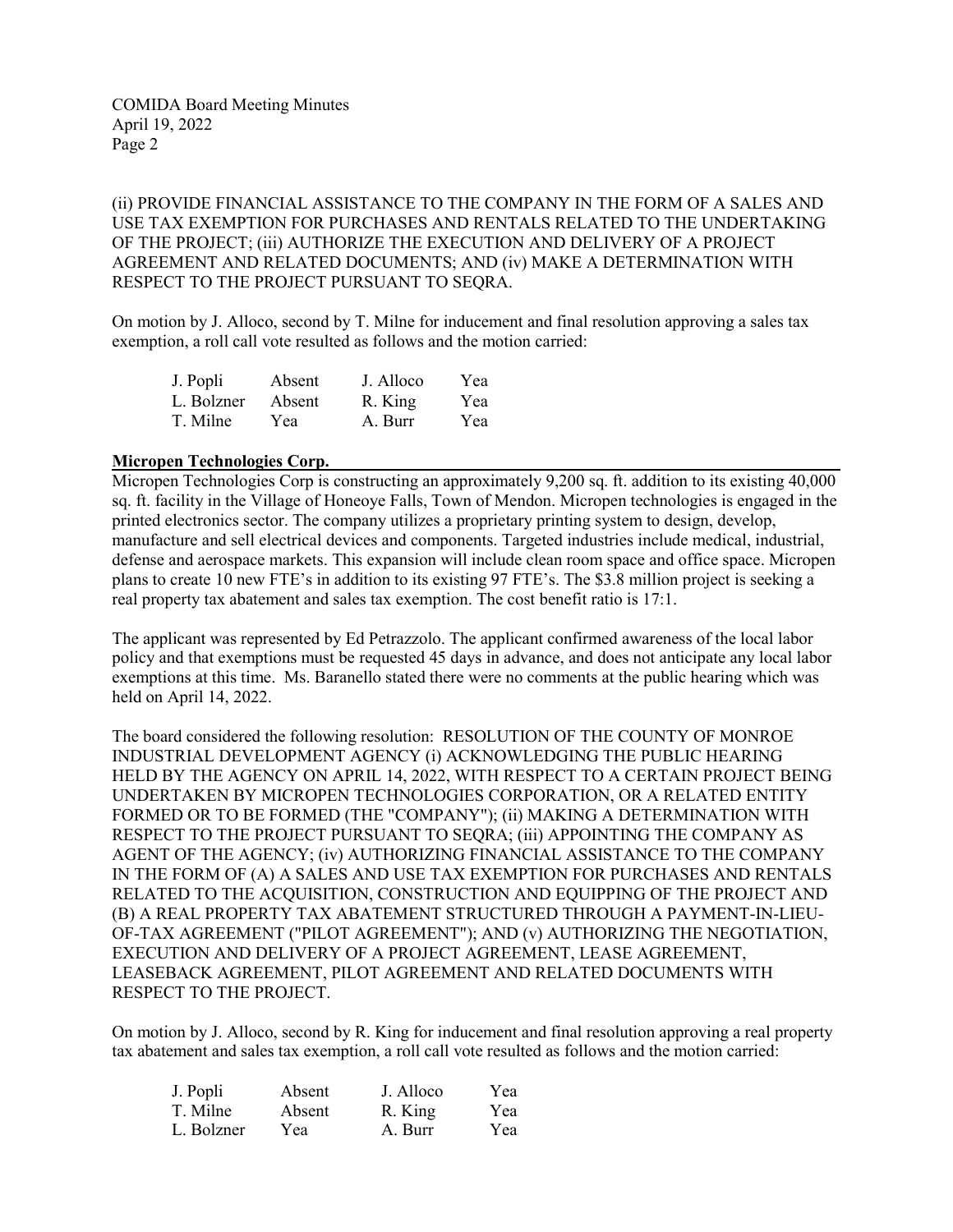## **JD & Sons, Inc.**

JD & Sons, Inc., a wholesale seafood processing company, is constructing a new 28,000 sq. ft. building in the Town of Chili. JD & Sons, Inc. is seeking approval again as there have been issues with the two prior locations which forced JD & Sons to look elsewhere within Monroe County. This expansion will allow for future growth while keeping the existing facility open. JD & Sons plans to create 13 new FTE's in addition to its existing 60 FTE's in Monroe County. The \$5.7 million project is seeking a real property tax abatement, mortgage recording tax exemption and sales tax exemption. The cost benefit ratio is 9:1.

The applicant was represented by Ilias Diakomihalis and David Damelio. The applicant confirmed awareness of the local labor policy and that exemptions must be requested 45 days in advance, and does not anticipate any local labor exemptions at this time. Ms. Baranello stated there were no comments at the public hearing which was held on April 14, 2022.

The board considered the following resolution: RESOLUTION OF THE COUNTY OF MONROE INDUSTRIAL DEVELOPMENT AGENCY (i) ACKNOWLEDGING THE PUBLIC HEARING HELD BY THE AGENCY ON APRIL 14, 2022, WITH RESPECT TO A CERTAIN PROJECT BEING UNDERTAKEN BY JD & SONS, INC. (THE "COMPANY"); (ii) MAKING A DETERMINATION WITH RESPECT TO THE PROJECT PURSUANT TO SEQRA; (iii) APPOINTING THE COMPANY AS AGENT OF THE AGENCY; (iv) AUTHORIZING FINANCIAL ASSISTANCE TO THE COMPANY IN THE FORM OF (A) A SALES AND USE TAX EXEMPTION FOR PURCHASES AND RENTALS RELATED TO THE ACQUISITION, CONSTRUCTION AND EQUIPPING OF THE PROJECT, (B) A PARTIAL MORTGAGE RECORDING TAX EXEMPTION AND (C) A REAL PROPERTY TAX ABATEMENT STRUCTURED THROUGH A PAYMENT-IN-LIEU-OF-TAX AGREEMENT ("PILOT AGREEMENT"); AND (v) AUTHORIZING THE NEGOTIATION, EXECUTION AND DELIVERY OF A PROJECT AGREEMENT, LEASE AGREEMENT, LEASEBACK AGREEMENT, PILOT AGREEMENT AND RELATED DOCUMENTS WITH RESPECT TO THE PROJECT.

On motion by R. King, second by T. Milne for inducement and final resolution approving a real property tax abatement, mortgage recording tax exemption and sales tax exemption, a roll call vote resulted as follows and the motion carried:

| J. Popli   | Absent | J. Alloco | Yea |
|------------|--------|-----------|-----|
| L. Bolzner | Absent | R. King   | Yea |
| T. Milne   | Yea    | A. Burr   | Yea |

Executive Director Liss presented the following project modifications for consideration:

#### **Home Leasing, Inc. – PILOT Modification**

Home Leasing, LLC, is proposing to acquire and redevelop an existing commercial building into a mixeduse, mixed-income community in the City of Rochester. The project will consist of 134 affordable apartments for low income older adults and will provide 77,000 sq. ft. of manufacturing space for Hickey Freeman. The applicant was approved for a Shelter Rent real property tax abatement, mortgage recording tax and sales tax exemptions. The application is now requesting to extend the terms of the Shelter Rent real property tax abatement an additional five years from 30 to 35 years.

The applicant was represented by Bret Garwood. T. Milne raised two concerns. First, why is it necessary for the shelter rent to increase from 30 to 35 years. Second, why is the project not subject to prevailing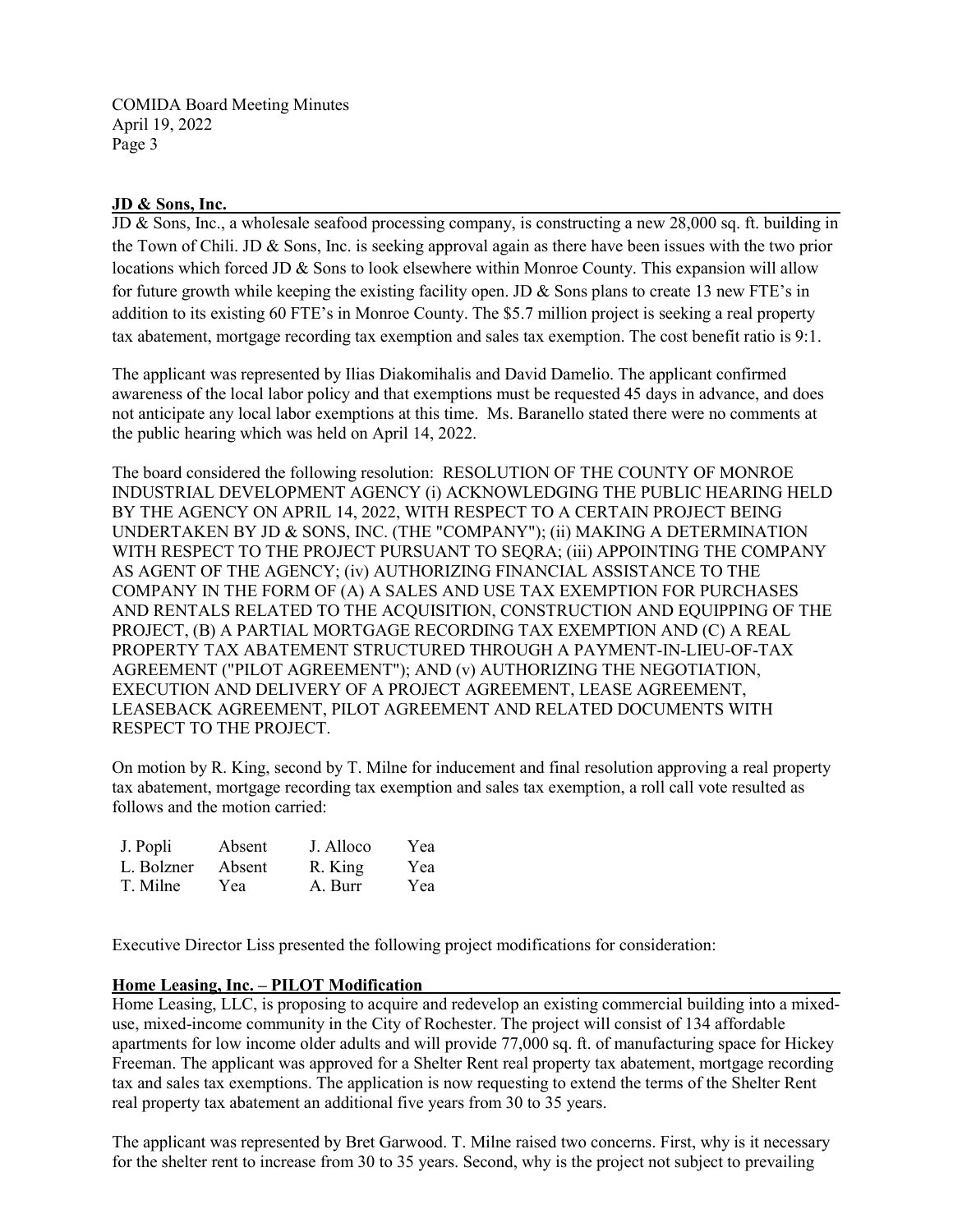wage. Mr. Garwood responded that the change from 30 to 35 years is a result of a change from NYSHFA, specifically, the term of the mortgage changed for 30 to 35 years. Ms. Baranello provided an explanation of the cost benefit analysis and the prevailing wage legislation.

The board considered the following resolution: RESOLUTION OF THE COUNTY OF MONROE INDUSTRIAL DEVELOPMENT AGENCY (THE "AGENCY") TAKING OFFICIAL ACTION TO EXTEND THE TERM OF A CERTAIN PAYMENT-IN-LIEU-OF-TAX AGREEMENT BY AND BETWEEN THE AGENCY AND HOME LEASING, LLC (THE "COMPANY"); AND APPROVE THE EXECUTION OF RELATED DOCUMENTS.

On motion by R. King to approve the resolution, second by J. Alloco, all aye, with a nay by T. Milne, the motion did not carry.

## **Erie Station 241 LLC – Increase**

Erie Station 241 LLC, a real estate holding company, is renovating and equipping two vacant facilities for its tenant CooperVision, Inc. in the Town of Henrietta. CooperVision Inc. is a world-leading manufacturer of contact lenses. The renovated and expanded facility will be used for packaging and distribution of contact lenses. In January 2022, the applicant was approved for a real property tax abatement, mortgage recording tax and sales tax exemptions. The applicant is requesting an increase in project costs of \$7,324,207. The total project cost is now \$27,260,822. The new sales tax exemption amount is not to exceed \$937,243 and the mortgage recording tax exemption amount is not to exceed \$199,708.

The applicant was represented by Gary Izzo.

The board considered the following resolution: RESOLUTION OF THE COUNTY OF MONROE INDUSTRIAL DEVELOPMENT AGENCY (THE "AGENCY") AUTHORIZING (i) ADDITIONAL FINANCIAL ASSISTANCE TO ERIE STATION 241 LLC (THE "COMPANY") IN AMOUNTS EXCEEDING THE AMOUNTS APPROVED BY THE AGENCY IN ITS RESOLUTION ADOPTED ON JANUARY 18, 2022 AND (ii) THE EXECUTION OF RELATED DOCUMENTS.

On motion by R. King to approve the resolution, second by J. Alloco, all aye, the motion carried.

#### **587 LLC – Increase**

587 LLC, a real estate holding company, is proposing to redevelop a vacant building in the City of Rochester into an apartment complex. The new building will consist of 16 market rate apartments ranging in size from 453 square feet to 841 square feet. Two of the 16 units will be affordable units for households earning equal or less than 60% AMI. In October 2021, the applicant was approved for a real property tax abatement, mortgage recording tax exemption and sales tax exemption. The applicant is requesting an increase in project costs of \$516,718 due to an increase in construction costs. The total project cost is now \$1,792,718 and the new sales tax exemption benefit amount is not to exceed \$49,207.

The board considered the following resolution: RESOLUTION OF THE COUNTY OF MONROE INDUSTRIAL DEVELOPMENT AGENCY (THE "AGENCY") AUTHORIZING (i) ADDITIONAL FINANCIAL ASSISTANCE TO 587 LLC (THE "COMPANY") IN AMOUNTS EXCEEDING THE AMOUNTS APPROVED BY THE AGENCY IN ITS RESOLUTION ADOPTED ON OCTOBER 19, 2021; AND (ii) THE EXECUTION OF RELATED DOCUMENTS.

On motion by T. Milne to approve the resolution, second by R. King, all aye, the motion carried.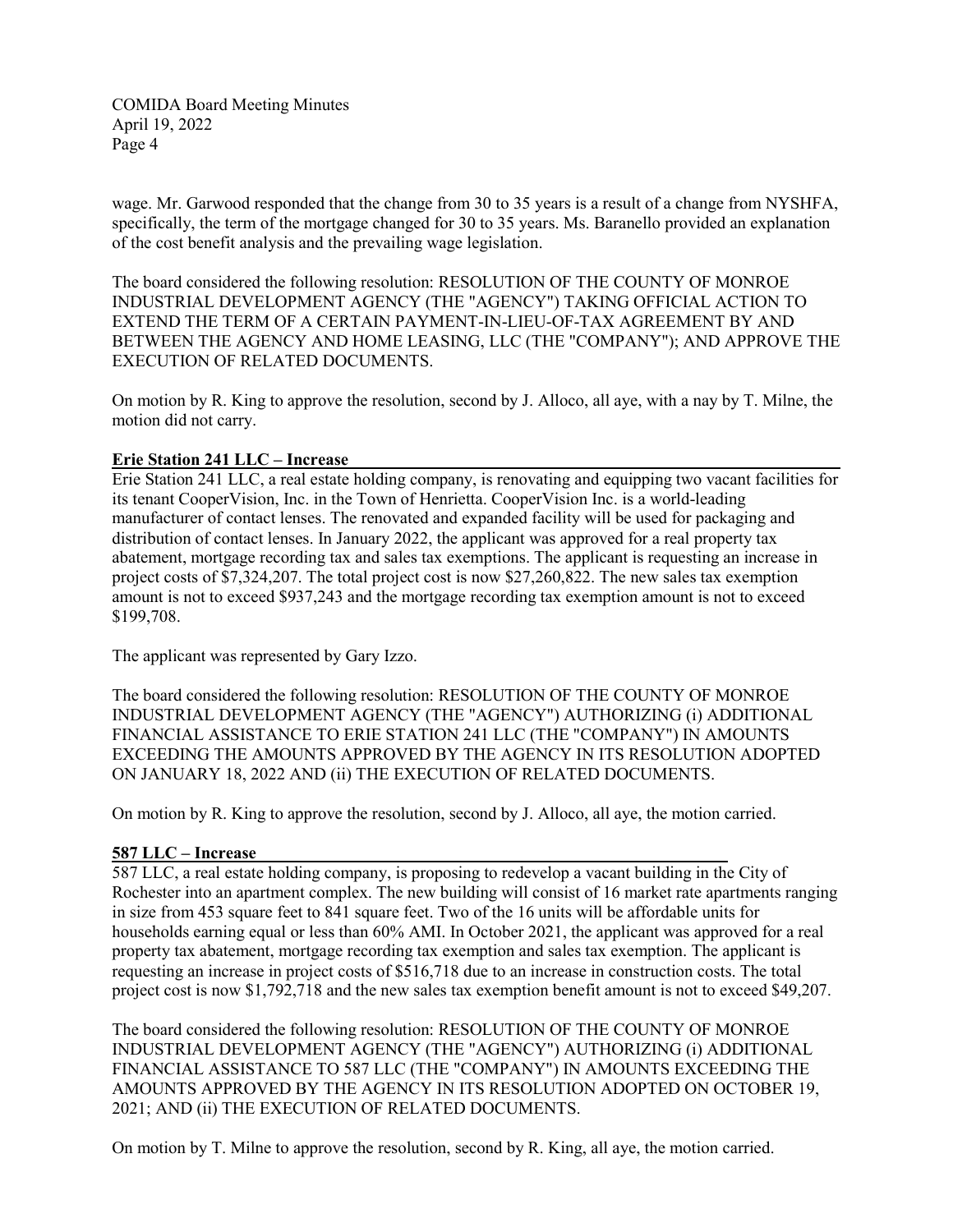## **Top Capital of New York Brockport, LLC – Assignment/Assumption**

Top Capital of New York Brockport, LLC, a real estate development company, constructed a 90 unit independent and assisted senior living residence in the Town of Sweden. The project was approved for a JobsPlus property tax abatement in October 2015. The applicant is requesting approval to assume the real property tax abatement.

The board considered the following resolution: RESOLUTION OF THE COUNTY OF MONROE INDUSTRIAL DEVELOPMENT AGENCY (THE "AGENCY") AUTHORIZING THE ASSIGNMENT BY TOP CAPITAL OF NEW YORK BROCKPORT, LLC OF CERTAIN FINANCIAL ASSISTANCE AND DOCUMENTS IN CONNECTION WITH A CERTAIN PROJECT LOCATED AT 100 ISLA WAY IN THE TOWN OF SWEDEN, NEW YORK, TO A LIMITED LIABILITY COMPANY OWNED BY TONY CILINO, OR A RELATED ENTITY FORMED OR TO BE FORMED; AND THE EXECUTION OF RELATED DOCUMENTS.

On motion by R. King to approve the resolution, second by T. Milne, all aye, the motion carried.

#### **FiveTwentyFive East Broad LLC – New Tenant**

FiveTwentyFive East Broad LLC constructed 4 buildings in the City of Rochester's Neighborhood of Play. The project was originally approved in August 2019 for a custom real property tax abatement. The applicant is seeking approval for a new tenant, Fattey Beer Company, a bottle shop, tap room and a craft community experience. The company currently has five locations in Buffalo and Ellicottville, NY. They will occupy approximately 1,800 SF in Building D.

The board considered the following resolution: RESOLUTION OF THE COUNTY OF MONROE INDUSTRIAL DEVELOPMENT AGENCY (THE "AGENCY") AUTHORIZING THE SUBLEASE BY FIVETWENTYFIVE EAST BROAD LLC (THE "COMPANY") OF A PORTION OF THE FACILITY, TO FATTEY BEER COMPANY; AND THE EXECUTION OF RELATED DOCUMENTS.

On motion by J. Alloco to approve the resolution, second by T. Milne, all aye, the motion carried.

## **Seneca Building Partners LLC – New Tenant**

Seneca Building Partners, LLC constructed an addition to the Seneca building at Midtown Plaza in the City of Rochester for the Democrat & Chronicle. The project was originally approved in September 2014 for a custom real property tax abatement. The applicant is seeking approval for a new tenant, The City of Rochester for the Police Accountability Board office, who will be subleasing 20,000 sq. ft. on the first floor.

The board considered the following resolution: RESOLUTION OF THE COUNTY OF MONROE INDUSTRIAL DEVELOPMENT AGENCY (THE "AGENCY") AUTHORIZING THE SUBLEASE BY SENECA BUILDING OF MONROE COUNTY LLC (THE "COMPANY") OF A PORTION OF THE FACILITY, TO THE CITY OF ROCHESTER'S POLICE ACCOUNTABILITY BOARD; AND THE EXECUTION OF RELATED DOCUMENTS.

On motion by T. Milne to approve the resolution, second by J. Alloco, all aye, the motion carried.